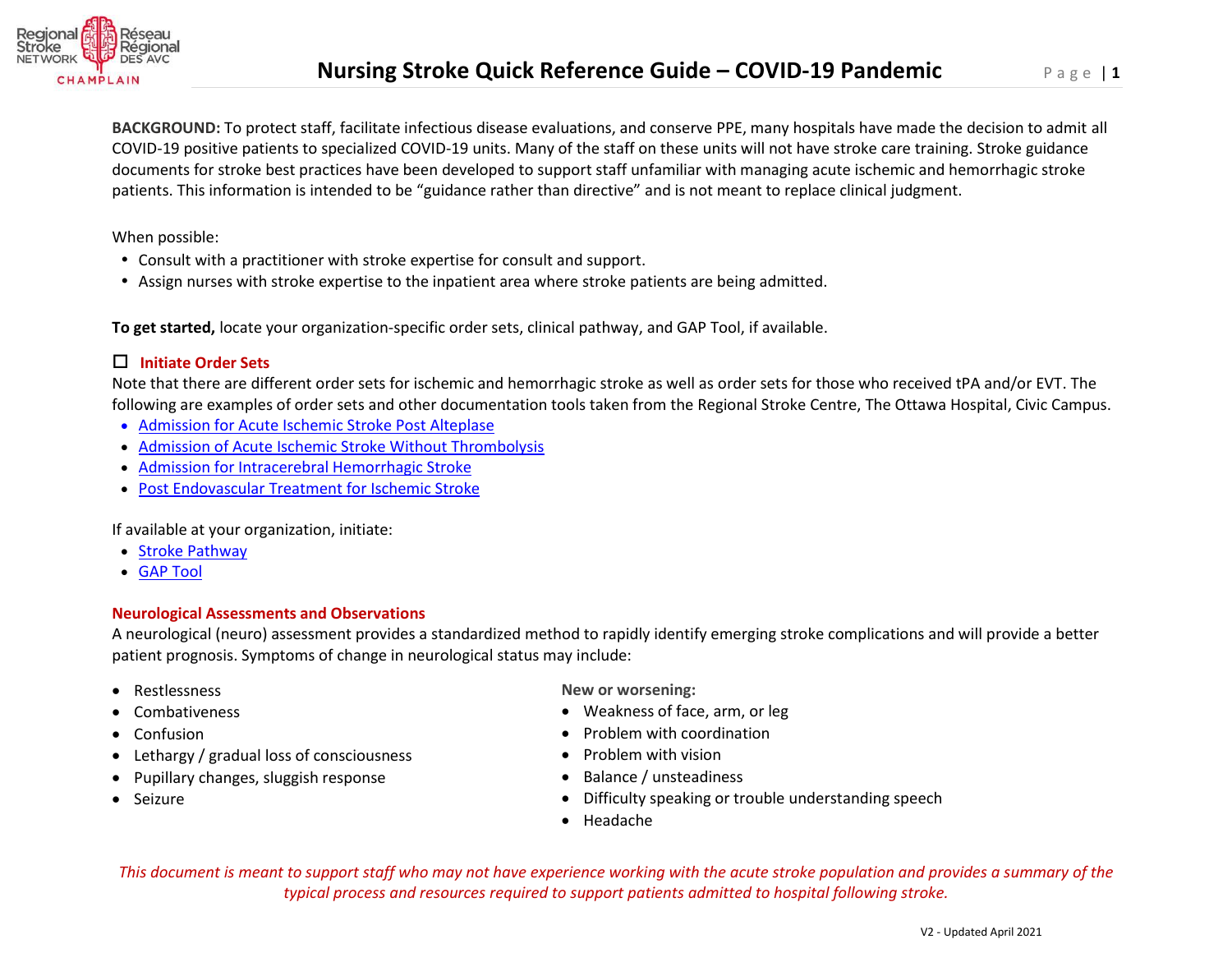

Perform **GCS** with **Neuro Vital Signs** according to the Stroke Order Set. If members of the care team are trained in performing the **NIHSS**, complete according to order set. **There is no expectation for health care professionals to complete NIHSS if not trained**. Speak to the most responsible physician if NIHSS is ordered and there is no staff trained to perform.

# **GLASGOW COMA SCALE (GCS)**

The GCS is a neurological scale that aims to give a reliable and objective way of recording the state of a person's consciousness. Directions on how to complete the GCS can be foun[d here](https://strokengine.ca/en/assessments/glasgow-coma-scale-gcs/)

# **NIHSS**

The NIHSS is a 15-item impairment scale intended to evaluate neurologic outcomes and degree of recovery for patients with stroke. The scale assesses the level of consciousness, extraocular movements, visual fields, facial muscle function, extremity strength, sensory function, coordination (ataxia), language (aphasia), speech (dysarthria), and hemi-inattention (neglect). **It is important to note that one must be both trained and certified to administer the NIHSS.**  Information on training program and certification can be found [here](https://www.corhealthontario.ca/resources-for-healthcare-planners-&-providers/stroke-general/professional-education-inventory/Acute-Neurological-Assessment)

# **Complete a swallowing screen—**[Barnes](https://www.crsn.ca/images/2020/Private/ASP_27_Mar_2017_002.pdf) **or the validated tool used in your organization**

- The swallowing screen should take place before any oral medication, nutrition, or hydration is administered.
- Patients will remain NPO until the screen is completed and passed.

Register [here](https://crsn.ca/en/education-training/lms-emodules) to access an e-module on how to complete the BARNES or Standardized Swallowing Screen.

# **Patient and family education**

Ensure that you are keeping patients, family members/caregivers informed of all aspects of care and are providing any necessary education. [Use Your Stroke Journey: A guide for people living with stroke](https://www.heartandstroke.ca/-/media/pdf-files/canada/your-stroke-journey/en-your-stroke-journey-v20.ashx) to support patient/family education.

The Champlain Regional Stroke Network developed a guide to [Understanding Stroke and TIA Prevention](https://crsn.ca/en/what-you-need-to-know-about-stroke) to help stroke survivors learn about TIA and stroke and learn how to prevent another one in the future:

| <b>What Causes a Transient Ischemic</b> | <b>Exercise</b>                        | <b>Common Stroke Prevention</b>   |
|-----------------------------------------|----------------------------------------|-----------------------------------|
| Attack (TIA) or Stroke?                 | <b>Eating Habits</b>                   | <b>Medications</b>                |
| What Are My Stroke Risk Factors?        | <b>Measuring Your Own Blood</b>        | <b>Atrial Fibrillation</b>        |
| How Can I Address My Risk Factors?      | <b>Pressure</b>                        | <b>Education Workshops</b>        |
| What Are My Targets?                    | <b>Quit Smoking</b>                    | <b>Online and Local Resources</b> |
| <b>My SMART goals</b>                   | <b>Stress Reduction &amp; Wellness</b> | Learn the Signs of Stroke         |
|                                         | <b>Taking Your Medication</b>          |                                   |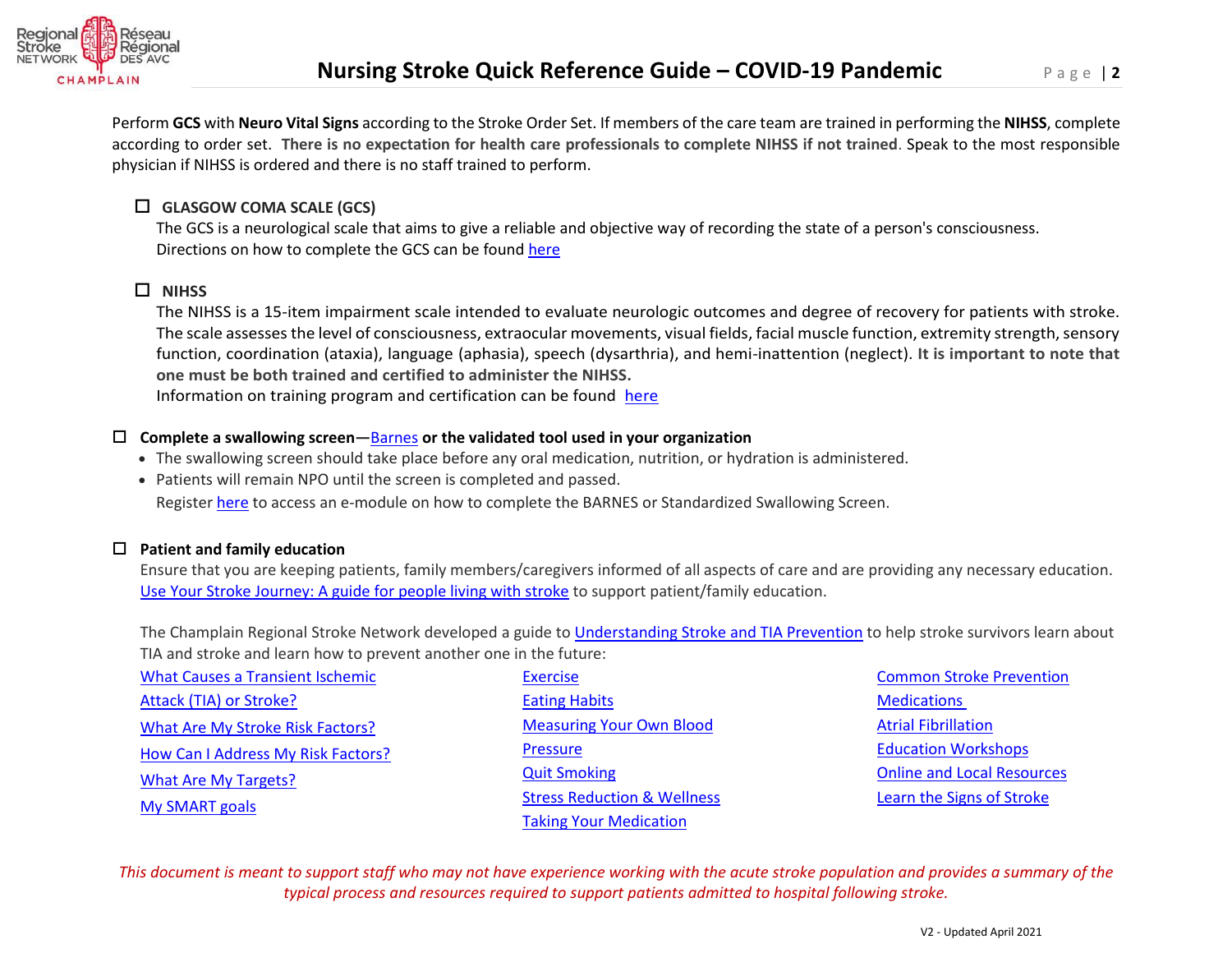

The Champlain Regional Stroke Network has developed the following infographics to help patients better understand some of the common concerns following a stroke:

| Aphasia                             | <b>Oral Health</b>             | <b>Medication - Aspirin</b>     |
|-------------------------------------|--------------------------------|---------------------------------|
| Communication                       | Pain                           | <b>Medication - Dabigatran</b>  |
| <b>Dysphagia</b>                    | <b>Quit Smoking</b>            | <b>Medication - Edoxaban</b>    |
| <b>Changes to Emotions and Mood</b> | <b>Sexuality Post Stroke</b>   | <b>Medication - Plavix</b>      |
| <b>Driving</b>                      | <b>Spasticity</b>              | <b>Medication - Rivaroxaban</b> |
| <b>Exercise and Mobility</b>        | <b>Visual Field Deficit</b>    | <b>Medication - Statins</b>     |
| <b>Healthy Eating</b>               | <b>Taking Your Medications</b> | <b>Medication - Warfarin</b>    |
| Incontinence                        | <b>Medication - Apixaban</b>   |                                 |

Additional infographics as they become available can be found on our website [here.](https://www.crsn.ca/en/clinical-tools-resources/clinical-tools-resources-3)

# **Inpatient Stroke Unit Care**

| <b>Topic</b>                 | <b>Key Messages</b>                                                                          | <b>Where to Find More Information</b> |
|------------------------------|----------------------------------------------------------------------------------------------|---------------------------------------|
| <b>Body Temperature</b>      | • Monitor body temperature regularly                                                         | <b>Stroke Order Sets</b>              |
|                              | • If elevated > 37.5 $^{\circ}$ Celsius, use treatments to reduce fever, consider underlying |                                       |
|                              | infection                                                                                    |                                       |
| <b>Blood pressure</b>        | • Monitor blood pressure and be aware of the different parameters depending on               | • Stroke Order Sets                   |
|                              | the type of stroke                                                                           |                                       |
|                              | • Administer anti-hypertensives according to BP target                                       |                                       |
| <b>Heart &amp; Resp rate</b> | • Follow parameters as set by the physician                                                  | • Stroke Order Sets                   |
| <b>Oxygen saturation</b>     | Report any new atrial fibrillation to the physician                                          |                                       |
| <b>Blood glucose</b>         | • Monitor blood glucose levels as ordered                                                    | • Stroke Order Sets                   |
|                              | • HbA1c and fasting glucose on admission                                                     |                                       |
| <b>Pupils</b>                | • Subtle neurological changes, such as changes in pupil shape, reactivity & size may         |                                       |
|                              | indicate rising intracranial pressure                                                        |                                       |
|                              | • Record the size of the pupils in mm using a pupil scale prior to the application           |                                       |
|                              | of the light stimulus. Indicate the reaction of pupils as either:                            |                                       |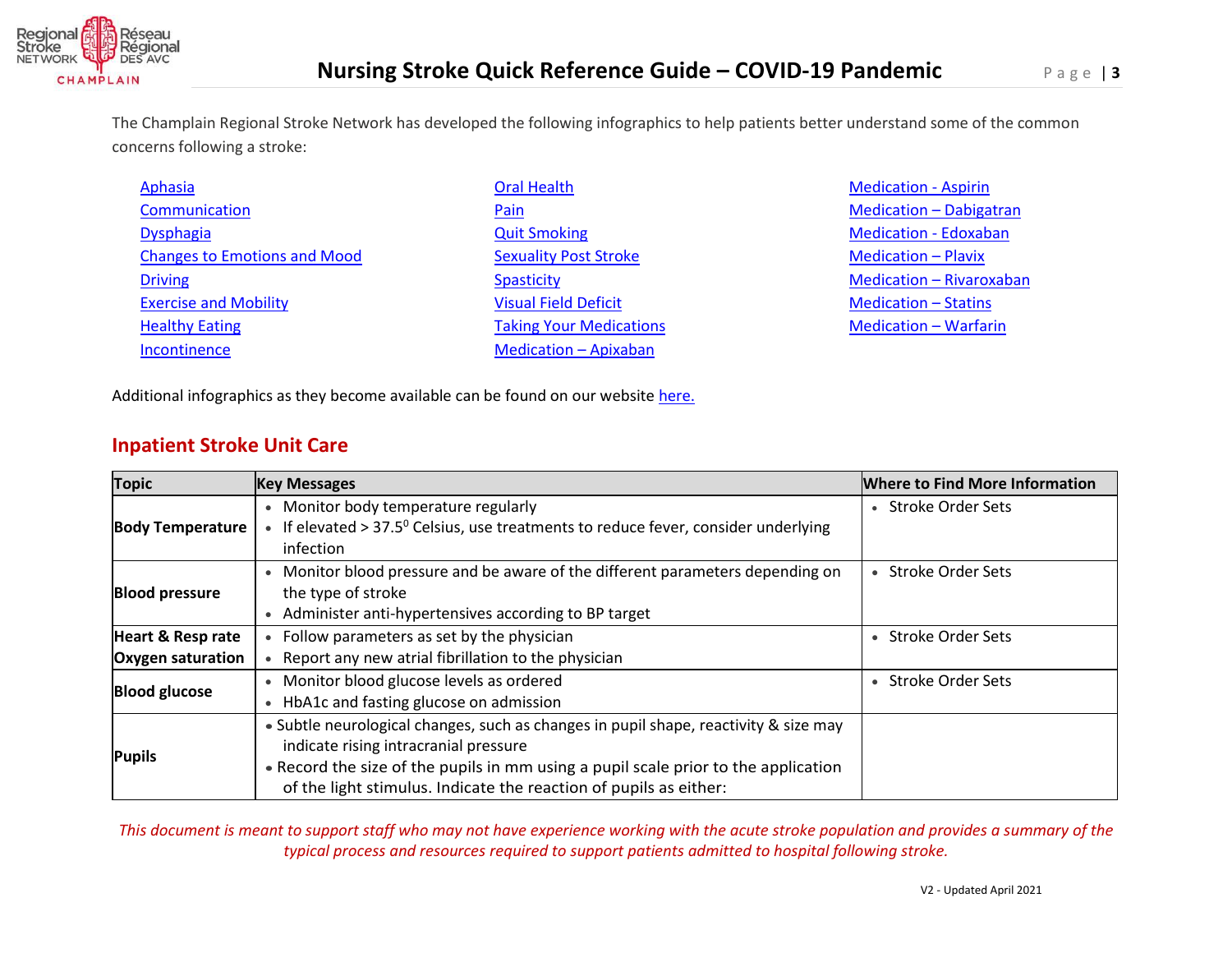

| <b>Topic</b>             | <b>Key Messages</b>                                                                   | <b>Where to Find More Information</b>            |
|--------------------------|---------------------------------------------------------------------------------------|--------------------------------------------------|
|                          | $+$ = Brisk Reaction $S =$ Sluggish $-$ = No Reaction                                 |                                                  |
|                          | • It is critical to report a change in either pupil size, shape, or reactivity        |                                                  |
| <b>Neuro assessment</b>  | • Complete GCS and neurological assessment as per physician order                     | • Stroke Order Sets                              |
|                          | • All stroke patients are NPO until Swallowing Screen completed                       | • Stroke Order Sets                              |
|                          | Swallow Screen done within 24 hours of admission                                      | • Stroke Care Plan / Pathway                     |
|                          | Monitor for signs and symptoms of aspiration such as coughing, choking,               |                                                  |
| <b>Swallowing screen</b> | wet/gurgly voice/ breath sounds or breathlessness during or immediately               | • Dysphagia Post Stroke                          |
|                          | following meal - if present, place NPO and inform/consult SLP                         | Infographic                                      |
|                          | • Failed Swallow Screen: Keep NPO, Consult SLP                                        |                                                  |
|                          | • If NPO as per Swallow Screen or SLP assessment, discuss plan for enteral feeding    |                                                  |
| <b>Nutrition and</b>     | • Monitor and document oral intake at each meal                                       |                                                  |
| hydration                | • Consult Dietetics if consumes less than 50% of meals over 3 days                    |                                                  |
|                          | • If enteral feeding, follow recommendations from Dietetics                           |                                                  |
|                          | Poor oral care results in bacterial colonization in the mouth and a higher risk of    | • Oral Care Post Stroke                          |
|                          | aspiration pneumonia                                                                  | Infographic                                      |
| <b>Oral care</b>         | • Provide oral care after meals and at HS, even if the patient is NPO                 |                                                  |
|                          | • Use a toothbrush and toothpaste                                                     |                                                  |
|                          | • Brush teeth/dentures and tongue                                                     |                                                  |
|                          | • Mobilize early if safe to do so (consider medical stability, ability to follow      | <b>Positioning in Bed: Poster</b>                |
|                          | instructions, insight, impulsivity, strength)                                         | <b>Positioning in Chair: Poster</b><br>$\bullet$ |
| <b>Transfers and</b>     | Positioning: Support the hemiplegic side                                              | R hemi 1-person pivot                            |
| positioning              | Do not pull on the hemiplegic arm                                                     | L hemi 1-person pivot                            |
|                          | • Consult OT / PT for further tips on transfers, positioning, and mobility            | R hemi 2-person pivot                            |
|                          |                                                                                       | • L hemi 2-person pivot                          |
|                          | • Constipation and incontinence are common after stroke, especially if the patient is | • Incontinence Infographic                       |
|                          | not able to mobilize independently. Enteral feeding may cause constipation or         |                                                  |
| <b>Bowel and bladder</b> | diarrhea                                                                              | • Stroke Order Sets                              |
|                          | • Use of indwelling catheters should be avoided unless clinical indication            |                                                  |
|                          | Implement a toileting routine and transfer to toilet or commode, if safe to do so     |                                                  |
|                          | • Aphasia (a disorder that affects your ability to speak, read, write and understand) | <b>Communication Disorders Post</b>              |
| <b>Communication</b>     | In non-fluent aphasia, the patient may understand speech and know what they           | <b>Stroke Infographic</b>                        |
|                          | want to say but has difficulty expressing speech. Given the awareness of              |                                                  |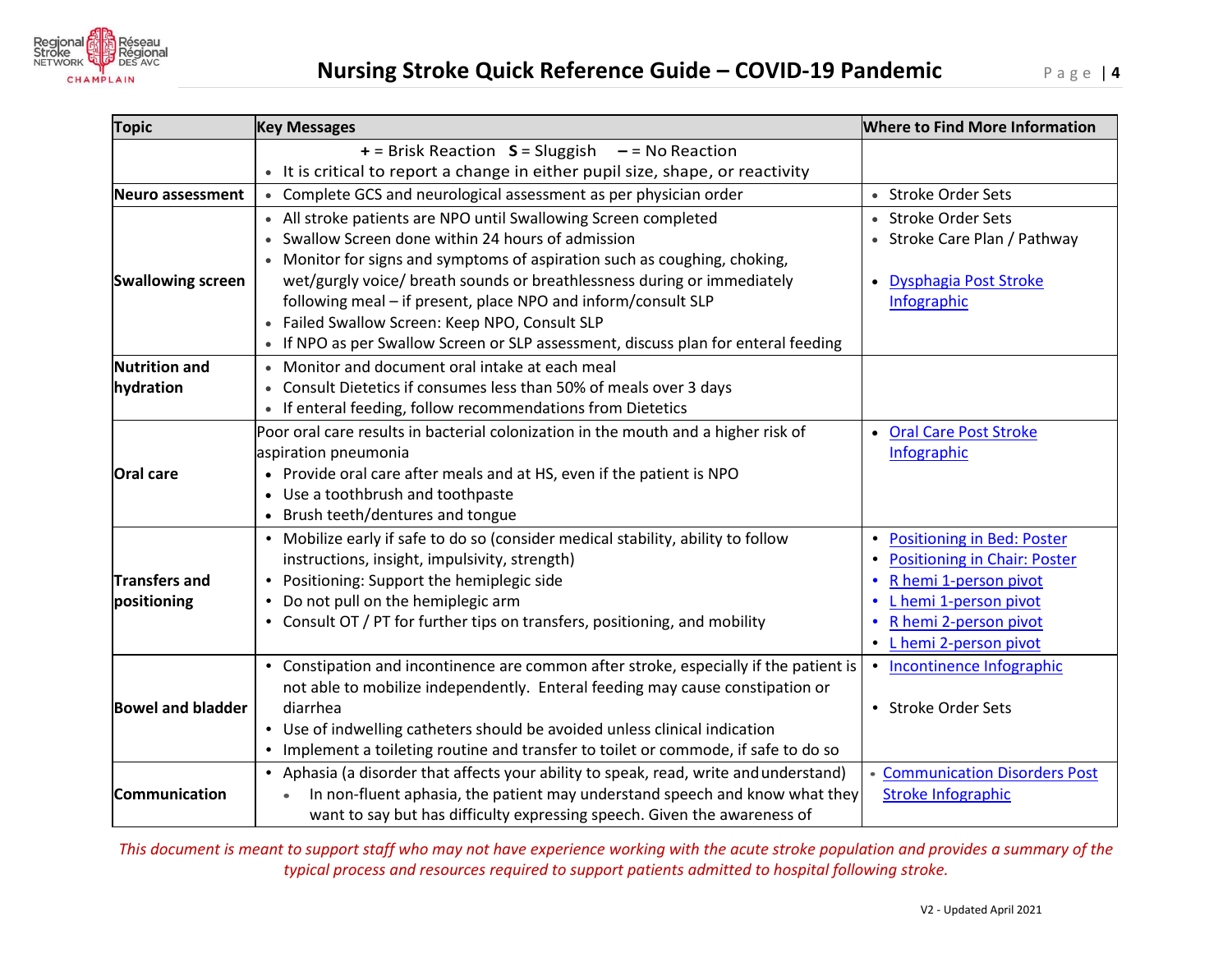

| <b>Topic</b>                      | <b>Key Messages</b>                                                                                                                                                                                                                                                                                                                                                                                                                                                                                                                                                                                                                                                                         | <b>Where to Find More Information</b>                                                                                              |
|-----------------------------------|---------------------------------------------------------------------------------------------------------------------------------------------------------------------------------------------------------------------------------------------------------------------------------------------------------------------------------------------------------------------------------------------------------------------------------------------------------------------------------------------------------------------------------------------------------------------------------------------------------------------------------------------------------------------------------------------|------------------------------------------------------------------------------------------------------------------------------------|
|                                   | deficits, the patient may become easily frustrated<br>In fluent aphasia, the patient may speak in long sentences that have no<br>meaning, create made-up words, and not understand fully what is said to<br>them. The patient is often unaware of his/her spoken mistakes<br>• Apraxia (difficulty initiating and executing voluntary movement patterns<br>necessary to produce speech)<br>• Dysarthria (speech disorder that is characterized by poor articulation,<br>respiration, and/or phonation. This includes slurred, slow, effortful, and<br>rhythmically abnormal speech)<br>• Consult SLP for strategies on how to communicate with a patient with<br>communication difficulties | • Aphasia Infographic<br>• Communication                                                                                           |
| Pain                              | . Pain assessments should be performed regularly using an aphasia friendly<br>pain scale<br>• Patient repositioning is important for pain management<br>Consult PT / OT for pain relieving strategies<br>$\bullet$                                                                                                                                                                                                                                                                                                                                                                                                                                                                          | • Pain Infographic                                                                                                                 |
| Skin breakdown<br>land wound care | • Complete Braden Skin Assessment<br>• Mobilize early, frequent position changes<br>• If immobile, consider a pressure relief mattress<br>• Promote early optimal nutrition                                                                                                                                                                                                                                                                                                                                                                                                                                                                                                                 | • Positioning in Bed: Poster<br>• Positioning in Chair: Poster                                                                     |
| <b>Falls</b>                      | • Ensure appropriate falls prevention strategies in place                                                                                                                                                                                                                                                                                                                                                                                                                                                                                                                                                                                                                                   | • Corporate Falls Policy                                                                                                           |
| Vision &<br>Perception            | • Patient may present with inattention to one side of their body or space<br>• Patient may present with visual field deficits to one side<br>• Ensure call bell and room set-up is on the unaffected side<br>• Ensure you approach and speak to the patient on the unaffected side                                                                                                                                                                                                                                                                                                                                                                                                          | • Visual Field Deficit<br>• Apraxia & Motor Planning<br>Deficit: How can I help<br>• Unilateral Spatial Neglect: How<br>can I help |
| Discharge planning                | • Review discharge plan with the interprofessional team, patient, and family<br>. Use Your Stroke Journey: A guide for people living with stroke and Understanding<br>Stroke and TIA Prevention to support patient and family education around stroke,<br>how it has affected them, and how to prevent one in the future                                                                                                                                                                                                                                                                                                                                                                    | • Champlain Stroke Regional<br>Landscape                                                                                           |